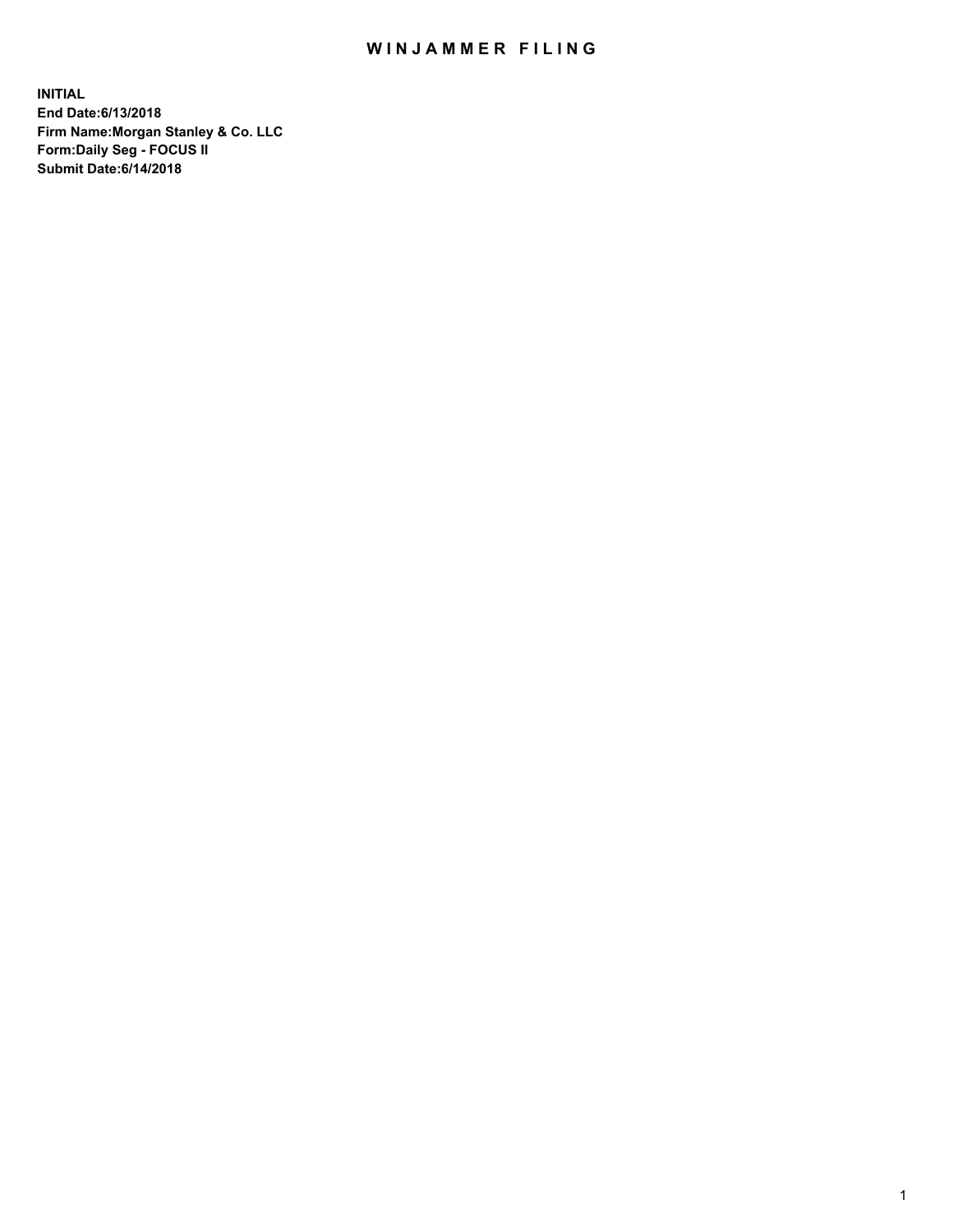**INITIAL End Date:6/13/2018 Firm Name:Morgan Stanley & Co. LLC Form:Daily Seg - FOCUS II Submit Date:6/14/2018 Daily Segregation - Cover Page**

| Name of Company                                                                                                                                                                                                                                                                                                                | Morgan Stanley & Co. LLC                               |
|--------------------------------------------------------------------------------------------------------------------------------------------------------------------------------------------------------------------------------------------------------------------------------------------------------------------------------|--------------------------------------------------------|
| <b>Contact Name</b>                                                                                                                                                                                                                                                                                                            | <b>Ikram Shah</b>                                      |
| <b>Contact Phone Number</b>                                                                                                                                                                                                                                                                                                    | 212-276-0963                                           |
| <b>Contact Email Address</b>                                                                                                                                                                                                                                                                                                   | lkram.shah@morganstanley.com                           |
| FCM's Customer Segregated Funds Residual Interest Target (choose one):<br>a. Minimum dollar amount: ; or<br>b. Minimum percentage of customer segregated funds required:% ; or<br>c. Dollar amount range between: and; or<br>d. Percentage range of customer segregated funds required between:% and%.                         | 280,000,000<br><u>0</u><br><u>0 0</u><br>0 Q           |
| FCM's Customer Secured Amount Funds Residual Interest Target (choose one):<br>a. Minimum dollar amount: ; or<br>b. Minimum percentage of customer secured funds required:%; or<br>c. Dollar amount range between: and; or<br>d. Percentage range of customer secured funds required between:% and%.                            | 140,000,000<br><u>0</u><br><u>00</u><br>0 <sub>0</sub> |
| FCM's Cleared Swaps Customer Collateral Residual Interest Target (choose one):<br>a. Minimum dollar amount: ; or<br>b. Minimum percentage of cleared swaps customer collateral required:% ; or<br>c. Dollar amount range between: and; or<br>d. Percentage range of cleared swaps customer collateral required between:% and%. | 92,000,000<br><u>0</u><br><u>00</u><br>0 <sup>0</sup>  |

Attach supporting documents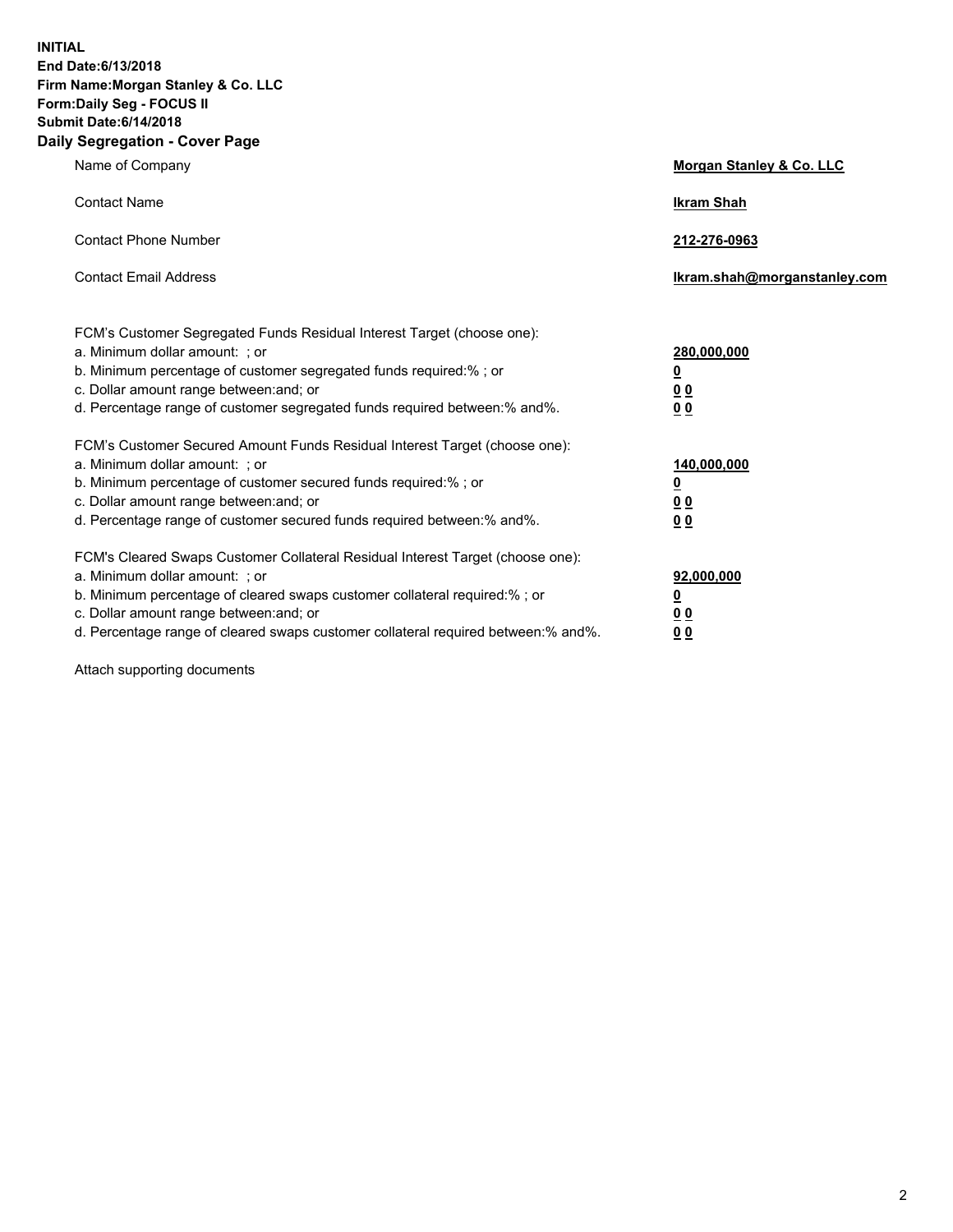## **INITIAL End Date:6/13/2018 Firm Name:Morgan Stanley & Co. LLC Form:Daily Seg - FOCUS II Submit Date:6/14/2018 Daily Segregation - Secured Amounts**

Foreign Futures and Foreign Options Secured Amounts Amount required to be set aside pursuant to law, rule or regulation of a foreign government or a rule of a self-regulatory organization authorized thereunder 1. Net ledger balance - Foreign Futures and Foreign Option Trading - All Customers A. Cash **3,031,856,702** [7315]

- B. Securities (at market) **2,017,122,760** [7317]
- 2. Net unrealized profit (loss) in open futures contracts traded on a foreign board of trade **325,396,472** [7325]
- 3. Exchange traded options
	- a. Market value of open option contracts purchased on a foreign board of trade **31,873,759** [7335]
	- b. Market value of open contracts granted (sold) on a foreign board of trade **-26,499,402** [7337]
- 4. Net equity (deficit) (add lines 1. 2. and 3.) **5,379,750,291** [7345]
- 5. Account liquidating to a deficit and account with a debit balances gross amount **43,508,859** [7351] Less: amount offset by customer owned securities **-40,791,284** [7352] **2,717,575**
- 6. Amount required to be set aside as the secured amount Net Liquidating Equity Method (add lines 4 and 5)
- 7. Greater of amount required to be set aside pursuant to foreign jurisdiction (above) or line 6.

## FUNDS DEPOSITED IN SEPARATE REGULATION 30.7 ACCOUNTS

- 1. Cash in banks
	- A. Banks located in the United States **481,848,886** [7500]
	- B. Other banks qualified under Regulation 30.7 **827,782,631** [7520] **1,309,631,517**
- 2. Securities
	- A. In safekeeping with banks located in the United States **47,012,554** [7540]
	- B. In safekeeping with other banks qualified under Regulation 30.7 **0** [7560] **47,012,554** [7570]
- 3. Equities with registered futures commission merchants
	-
	- B. Securities **0** [7590]
	- C. Unrealized gain (loss) on open futures contracts **-1,657** [7600]
	- D. Value of long option contracts **0** [7610]
- E. Value of short option contracts **0** [7615] **6,064,438** [7620]
- 4. Amounts held by clearing organizations of foreign boards of trade
	- A. Cash **0** [7640]
	- B. Securities **0** [7650]
	- C. Amount due to (from) clearing organization daily variation **0** [7660]
	- D. Value of long option contracts **0** [7670]
	- E. Value of short option contracts **0** [7675] **0** [7680]
- 5. Amounts held by members of foreign boards of trade
	-
	-
	- C. Unrealized gain (loss) on open futures contracts **325,398,129** [7720]
	- D. Value of long option contracts **31,873,759** [7730]
	- E. Value of short option contracts **-26,499,402** [7735] **4,213,759,257**
- 6. Amounts with other depositories designated by a foreign board of trade **0** [7760]
- 7. Segregated funds on hand **0** [7765]
- 8. Total funds in separate section 30.7 accounts **5,576,467,766** [7770]
- 9. Excess (deficiency) Set Aside for Secured Amount (subtract line 7 Secured Statement Page 1 from Line 8)
- 10. Management Target Amount for Excess funds in separate section 30.7 accounts **140,000,000** [7780]
- 11. Excess (deficiency) funds in separate 30.7 accounts over (under) Management Target **53,999,900** [7785]

**0** [7305]

[7354] **5,382,467,866** [7355]

**5,382,467,866** [7360]

[7530]

A. Cash **6,066,095** [7580]

 A. Cash **1,912,876,565** [7700] B. Securities **1,970,110,206** [7710] [7740] **193,999,900** [7380]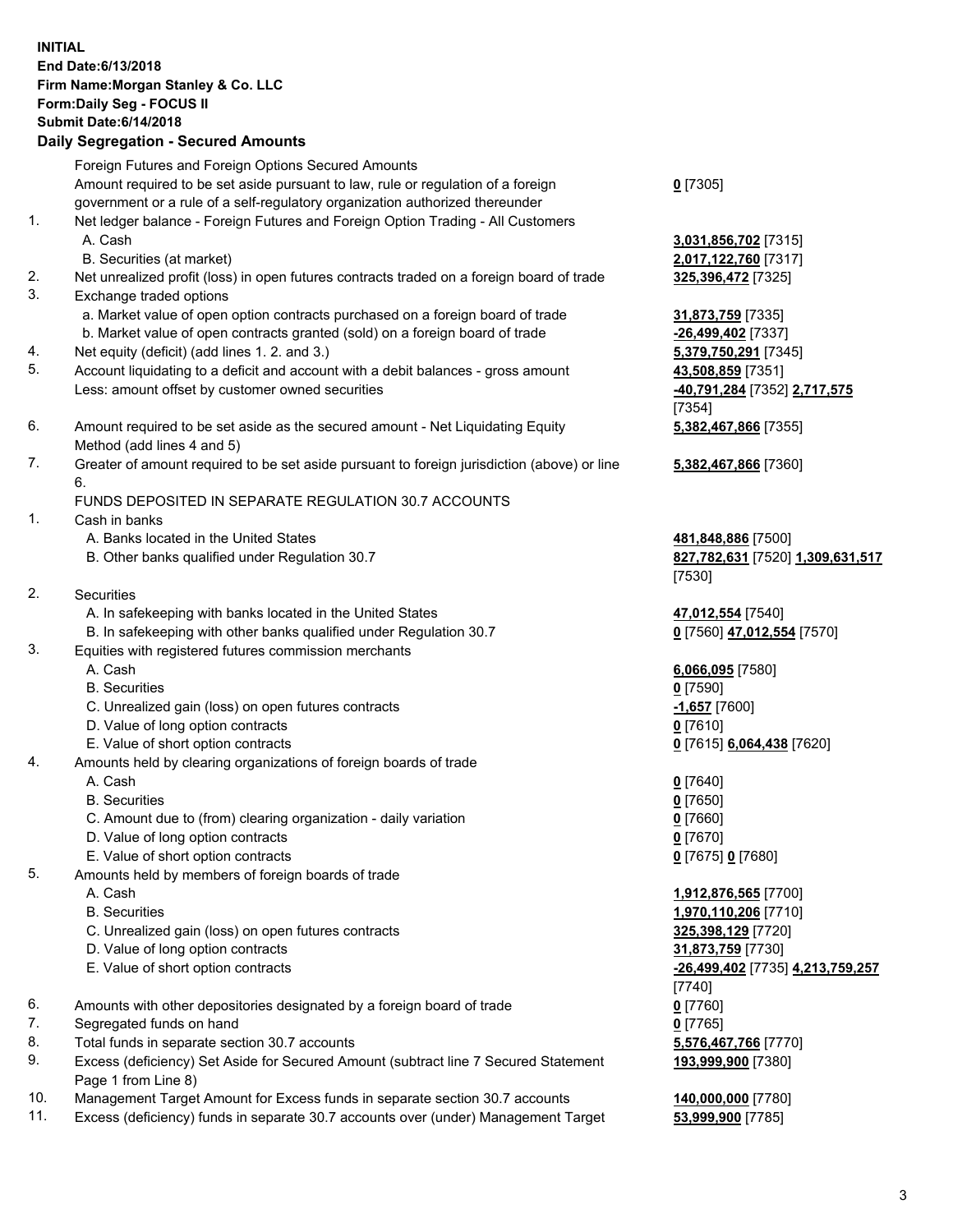**INITIAL End Date:6/13/2018 Firm Name:Morgan Stanley & Co. LLC Form:Daily Seg - FOCUS II Submit Date:6/14/2018 Daily Segregation - Segregation Statement** SEGREGATION REQUIREMENTS(Section 4d(2) of the CEAct) 1. Net ledger balance A. Cash **9,779,195,640** [7010] B. Securities (at market) **5,643,560,804** [7020] 2. Net unrealized profit (loss) in open futures contracts traded on a contract market **469,583,607** [7030] 3. Exchange traded options A. Add market value of open option contracts purchased on a contract market **523,927,186** [7032] B. Deduct market value of open option contracts granted (sold) on a contract market **-676,547,925** [7033] 4. Net equity (deficit) (add lines 1, 2 and 3) **15,739,719,312** [7040] 5. Accounts liquidating to a deficit and accounts with debit balances - gross amount **335,083,518** [7045] Less: amount offset by customer securities **-330,583,894** [7047] **4,499,624** [7050] 6. Amount required to be segregated (add lines 4 and 5) **15,744,218,936** [7060] FUNDS IN SEGREGATED ACCOUNTS 7. Deposited in segregated funds bank accounts A. Cash **4,528,525,463** [7070] B. Securities representing investments of customers' funds (at market) **0** [7080] C. Securities held for particular customers or option customers in lieu of cash (at market) **968,828,075** [7090] 8. Margins on deposit with derivatives clearing organizations of contract markets A. Cash **6,244,996,087** [7100] B. Securities representing investments of customers' funds (at market) **0** [7110] C. Securities held for particular customers or option customers in lieu of cash (at market) **4,674,732,729** [7120] 9. Net settlement from (to) derivatives clearing organizations of contract markets **-197,161,909** [7130] 10. Exchange traded options A. Value of open long option contracts **523,927,186** [7132] B. Value of open short option contracts **-676,547,925** [7133] 11. Net equities with other FCMs A. Net liquidating equity **9,285,888** [7140] B. Securities representing investments of customers' funds (at market) **0** [7160] C. Securities held for particular customers or option customers in lieu of cash (at market) **0** [7170] 12. Segregated funds on hand **0** [7150] 13. Total amount in segregation (add lines 7 through 12) **16,076,585,594** [7180] 14. Excess (deficiency) funds in segregation (subtract line 6 from line 13) **332,366,658** [7190]

- 15. Management Target Amount for Excess funds in segregation **280,000,000** [7194]
- 16. Excess (deficiency) funds in segregation over (under) Management Target Amount Excess

**52,366,658** [7198]